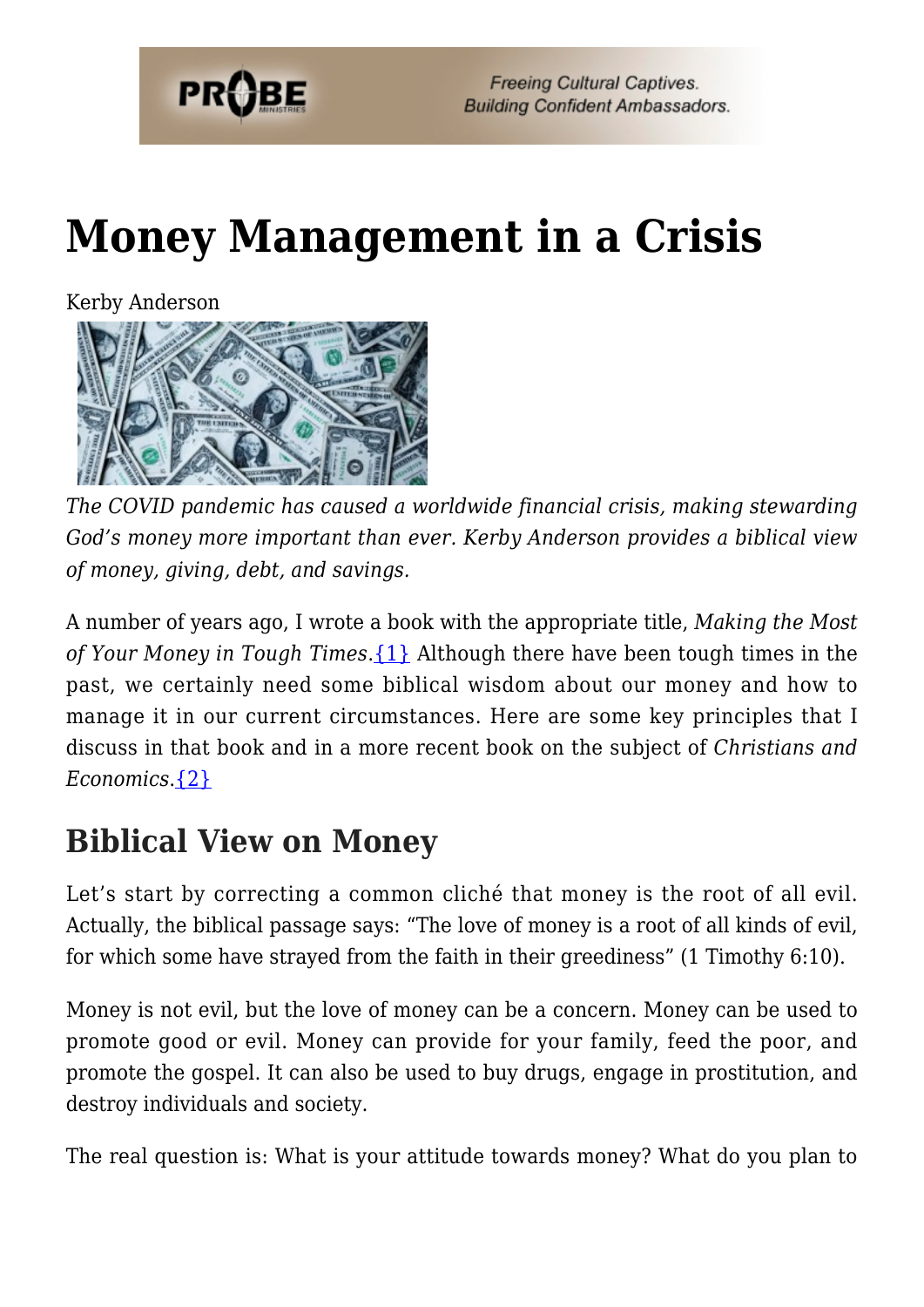

do with the financial resources God has placed into your hands? Jesus warned us that we should not love money because we cannot serve God and Mammon (Matthew 6:24). In order to have a proper biblical perspective on money, we need to understand what the Bible teaches about wealth and poverty.

While we are talking about money, let's focus some attention on wealth. Within the Christian community, we are often bombarded with unbiblical views of wealth. At one extreme are those who preach a prosperity gospel of "health and wealth" for all believers. At the other extreme are radical Christians who condemn all wealth and imply that a rich Christian is a contradiction in terms.

What is a biblical view of wealth? First, wealth itself is not condemned. The Bible teaches that God gave material wealth to Abraham (Genesis 13), Isaac (Genesis 26), Jacob (Genesis 30), and Joseph (Genesis 39). Other characters in the Old Testament were also wealthy, such as Job (Job 42) and Solomon (1 Kings 3). In fact, we see in Job 42 that God once again blessed Job with material possessions after his trials. In Deuteronomy, Proverbs, and Ecclesiastes, wealth is seen as evidence of God's blessing (Deuteronomy 8; 28; Proverbs 22:2; Ecclesiastes. 5:19).

Even though wealth might be an evidence of God's blessing, believers are not to trust in it. Passages in the Old Testament and the New Testament teach that the believer should not trust in wealth but in God (Proverbs 11:4; 11:28; Jeremiah 9:23; 1 Timothy 6:17; James 1:11; 5:2).

Second, when wealthy people in the Bible were condemned, they were condemned for the means by which their riches were obtained, not for the riches themselves. The Old Testament prophet Amos railed against the injustice of obtaining wealth through oppression or fraud (4:11; 5:11). Micah spoke out against the unjust scales and light weights with which Israel defrauded the poor (6:1). Neither Amos nor Micah condemned wealth per se; they only denounced the unjust means by which it is sometimes achieved.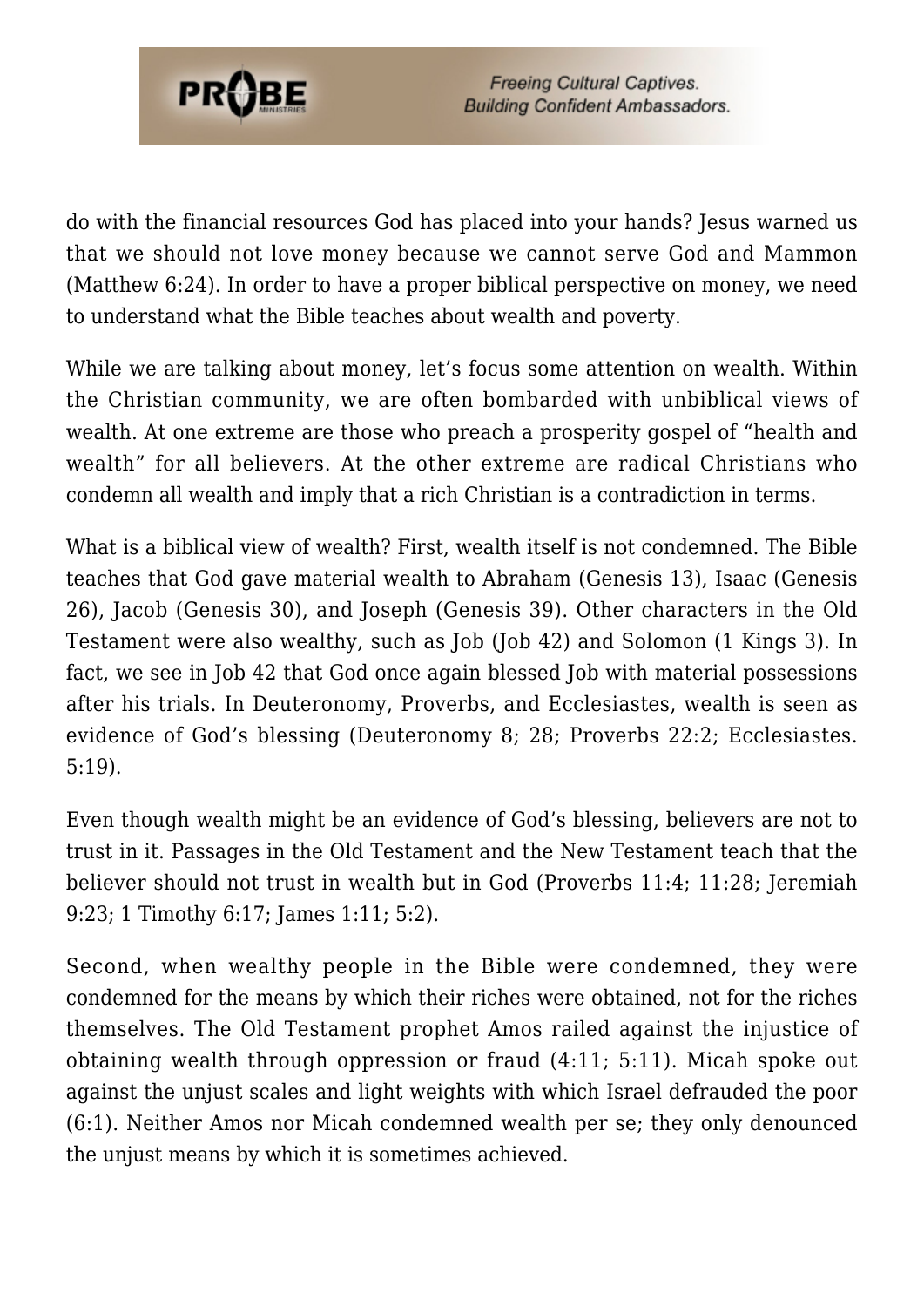

Third, Christians should be concerned about the effect wealth can have on our lives. We read in many passages that wealth often tempts us to forget about God. Proverbs 30:8-9 says: "Give me neither poverty nor riches; Feed me with the food that is my portion, That I not be full and deny You and say, 'Who is the Lord?'" Hosea 13:6 says of those who were satisfied that "their heart became proud" and ultimately forget about the Lord.

# **Biblical View on Giving**

In order to develop a biblical point of view on money, we should first focus on the subject of giving. The concept of the tithe in introduced in the Old Testament. The word tithe means "a tenth part." Once you understand that someone who, say, makes \$3000 a month and gives only \$100 a month is not tithing. A number of studies have found that only 2-3 percent of households tithe their income to their church.

There is no explicit command in the New Testament to tithe. The primary reason is that the tithe was for the Levites and the priests. The substitutionary death of Christ for our sins did away with the need for a temple and priests.

In the New Testament, we do see numerous verses calling for believers to give. For example, we are to give to those who minister (1 Corinthians 16:1; Galatians 2:10). We are to give to those who trust God to supply their needs (Philippians 4:19). We are to give as God has prospered them (1 Corinthians 16:2) and are to give cheerfully (2 Corinthians 9:7). And the Bible teaches that we will ultimately give account of our stewardship (Romans 14:12).

The first century believers set a high standard for giving. They sold their goods and gave money to any believer in need (Acts 2:45). They sold their property and gave the entire amount to the work of the apostles (Acts 4:36-5:2). And they also gave generously to the ministry of Paul (2 Corinthians 8:1-5) on a continual basis (Philippians 4:16-18).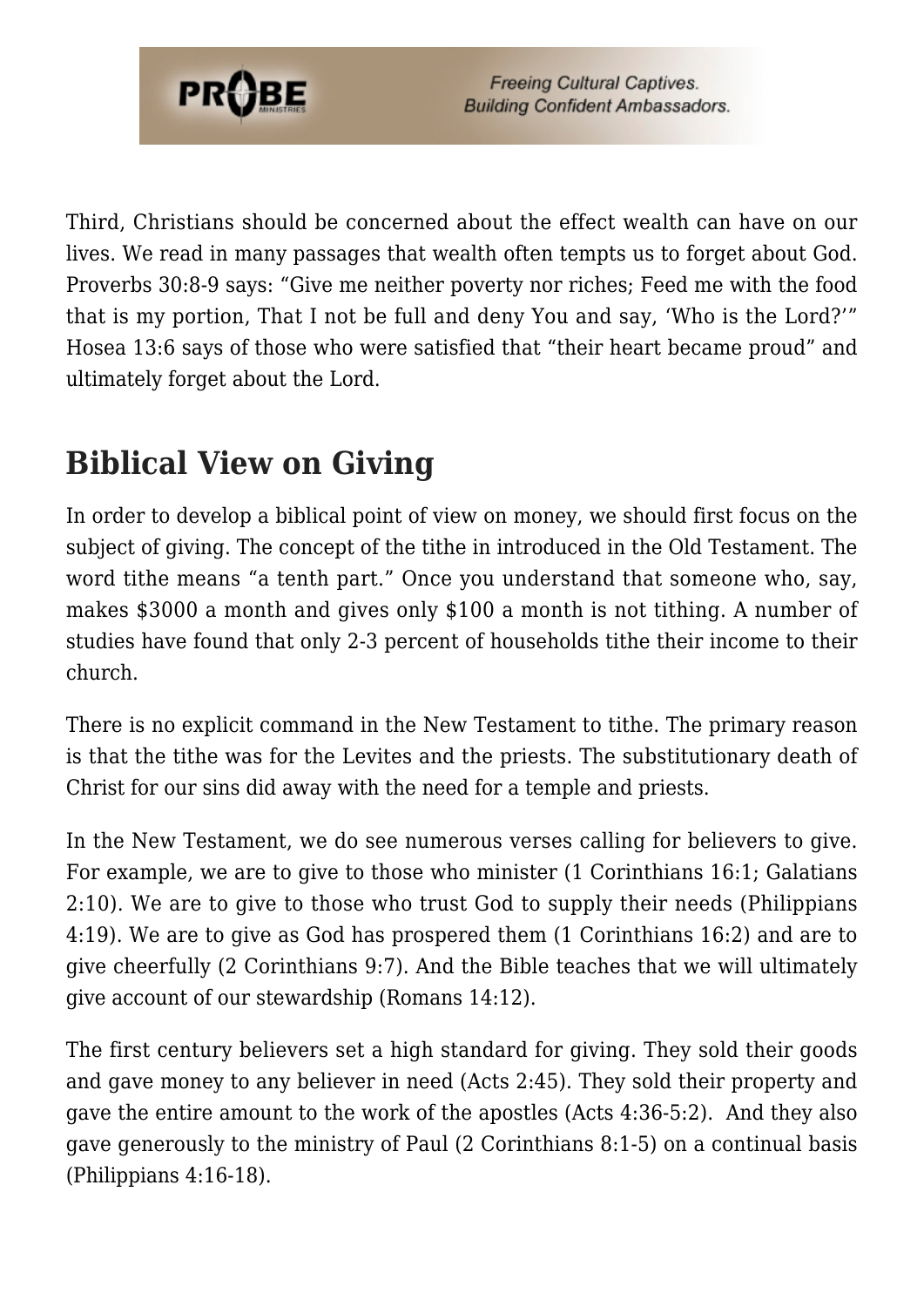

Even though the tithe was no longer required, it appears that the early believers used the tithe as a base line for their giving. After all, a large majority of the first century believers were Jewish, and so they gave not only the tithe but above and beyond the requisite ten percent.

Paul makes it clear that Christians are not to give "grudgingly or under compulsion" but as each believer has "purposed in his heart" (2 Corinthians 9:7). Although the tithe was no longer the mandatory requirement, it seems to have provided a basis for voluntary giving by believers.

There is also a correlation between sowing and reaping. 2 Corinthians 9:6 says: "Now this I say, he who sows sparingly will also reap sparingly, and he who sows bountifully will also reap bountifully." Elsewhere in Scripture, we read that the size of a harvest corresponds to what we scatter. Proverbs 11:24-25 says: "There is one who scatters, and yet increases all the more, And there is one who withholds what is justly due, and yet it results only in want. The generous man will be prosperous, And he who waters will himself be watered." Notice that a spiritual harvest may be different from the kind of seed that is sown. For example, a material seed (giving to ministry) may reap a spiritual harvest (1 Corinthians 9:9).

Finally, we are to give according to what we have purposed in our hearts. 2 Corinthians 9:7 says: "Each one must do just as he has purposed in his heart, not grudgingly or under compulsion, for God loves a cheerful giver."

### **Biblical View on Debt – Part 1**

The Bible has a number of warnings concerning debt. Proverbs 22:7 says: "The rich rule over the poor, and the borrower is a servant to the lender." When you borrow money and put yourself in debt, you put yourself in a situation where the lender has significant influence over you.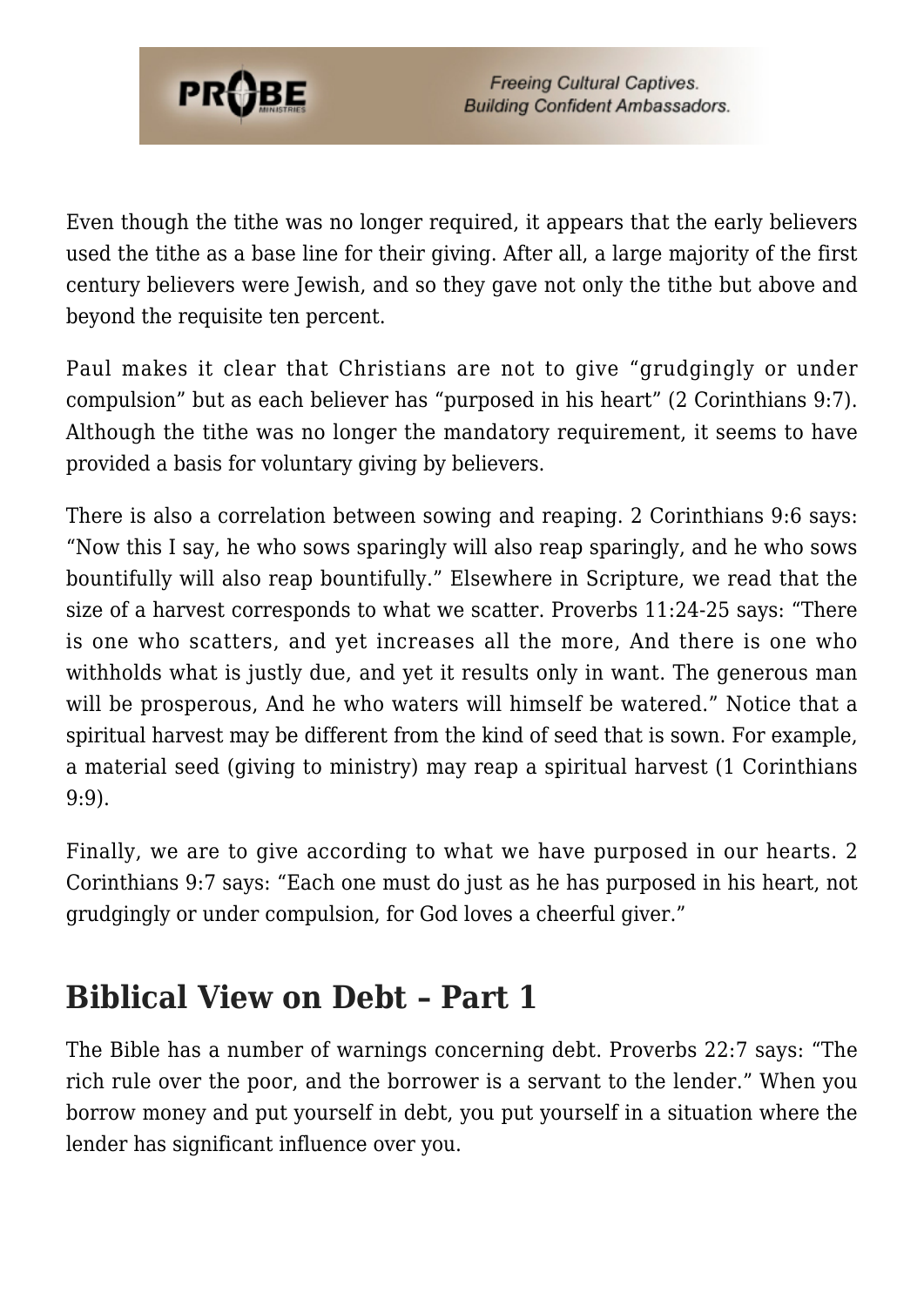

Many other verses in the Proverbs also warn about the potential danger of taking on debt, especially another person's debt (Proverbs 17:18; 22:26-27; 27:13). While this does not mean that we can never be in debt, it does warn us about its dangers.

If you are debt free you are free to follow the Lord's leading in your life. If you are in debt, you are constrained and become a servant to the lender. People who are in financial bondage are not emotionally or spiritually free. Their financial obligations wear heavy upon their mind and spirit.

The Bible also teaches that it is wrong to borrow and not repay. Psalm 37:21 says: "The wicked borrows and does not pay back, but the righteous is gracious and gives."

Some have taught that Christians should never go into debt. The basis for that teaching is usually the passage in Romans 13:8 because it says: "Owe nothing to anyone."

Although some have argued that this verse prohibits debt, the passage needs to be seen in context. This passage is not a specific teaching about debt but rather a summary of our duty as Christians to governmental authority. Paul is teaching that we should not owe anything to anyone (honor, taxes, etc.). But he is not teaching that we should never incur debt. While it is better that we are debt-free, this passage is not commanding us to never go into debt.

The Bible is filled with biblical passages that provide guidelines to lending and borrowing. If debt was always wrong, then these passages would not exist. After all, why have passages providing guidelines for debt if debt is not permitted? Certainly there would be a clear prohibition against debt. We should point out that the clear implication of Romans 13:8 is that we should pay our debts and it would be wise if we would pay our debts off a quickly as possible.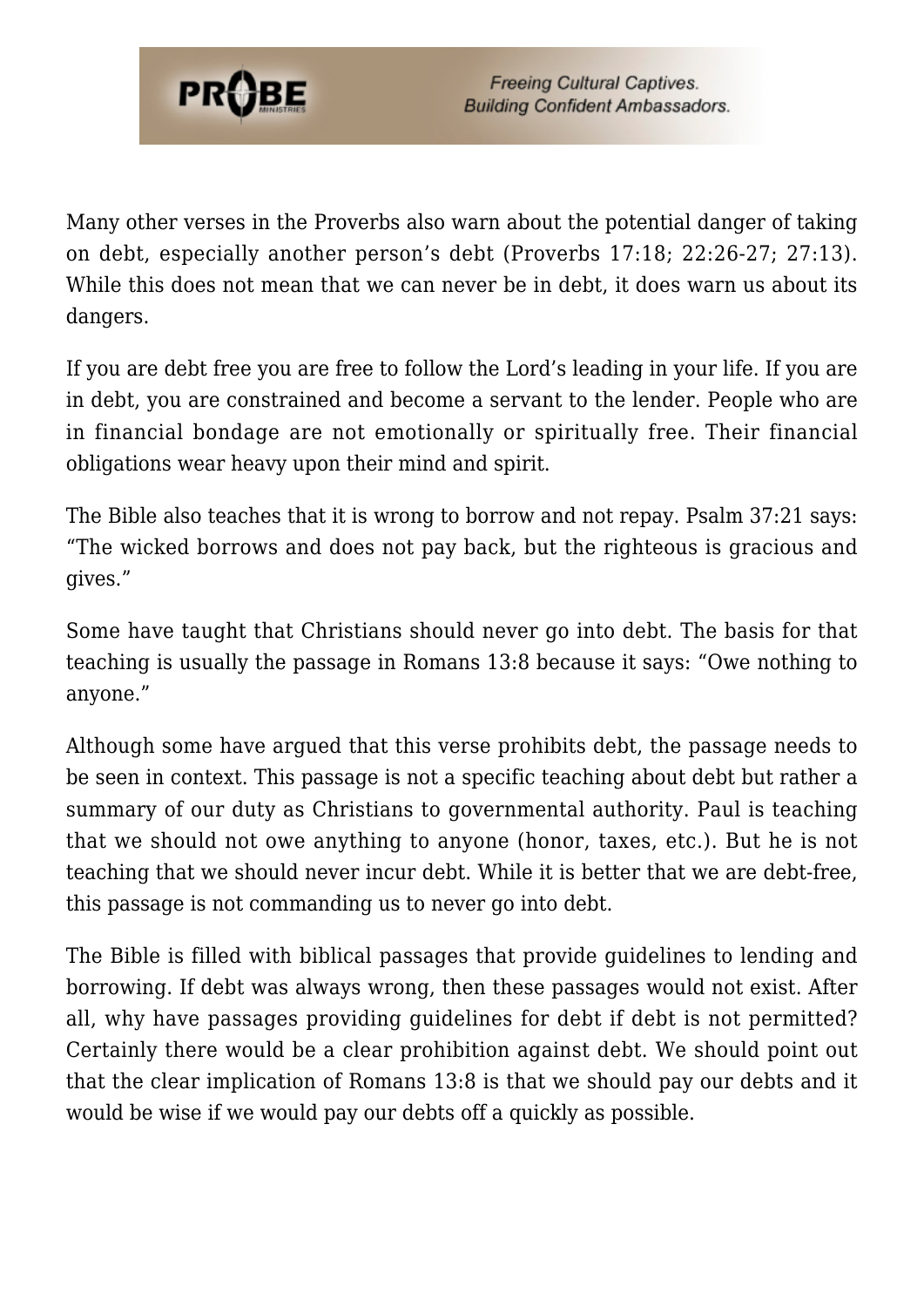

### **Biblical View on Debt – Part 2**

One of the consequences of debt is that we can often deny reality. In order to realistically deal with the debt in our lives we need to get rid of some of the silly ideas running around in our heads.

For example, you are NOT going to win the lottery. Your debt problem is NOT going to go away if you just ignore it. And a computer glitch in your lender's computer is NOT going to accidentally wipe out your financial records so that you don't have to repay your debt.

Another consequence of debt is a loss of integrity. When we cannot pay, we start saying "the check's in the mail" when it isn't. We not only kid ourselves but we try to mislead others about the extent of our problem with debt.

Sometimes debt even leads to dishonesty. Psalm 37:21 says: "The wicked borrows and does not pay back." We should repay our debts.

A third consequence of debt is addiction. Debt is addictive. Once in debt we begin to get comfortable with cars, consumer goods, furniture, etc. all funded through debt. Once we reach that comfort level, we go into further debt.

A final consequence of debt is stress. Stress experts have calculated the impact of various stress factors on our lives. Some of the greatest are death of a spouse and divorce. But it is amazing how many other stress factors are financially related (change in financial state, mortgage over \$100,000). When we owe more than we can pay, we worry and feel a heavy load of stress that wouldn't exist if we lived debt free.

#### **Biblical View on Savings**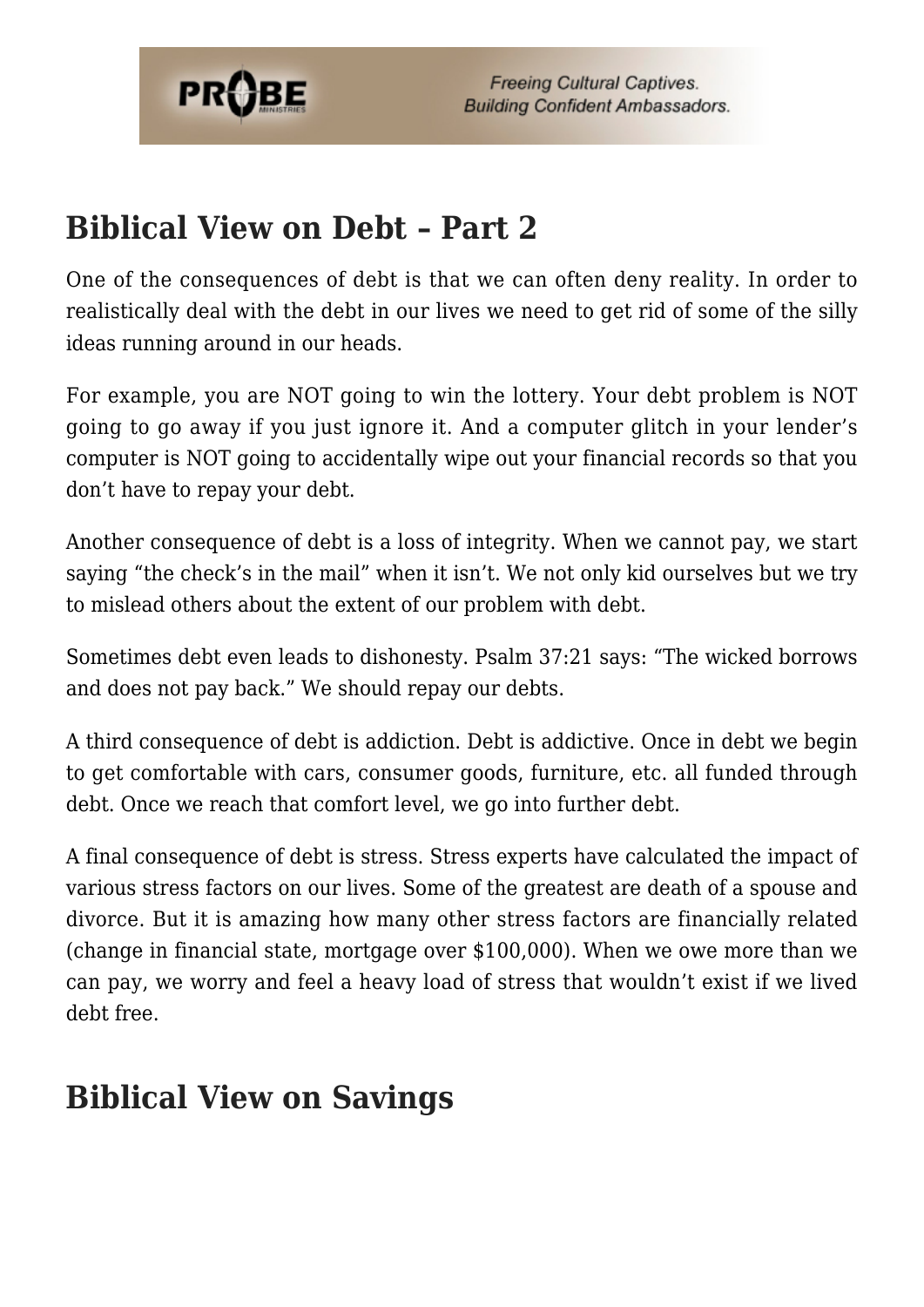

**Freeing Cultural Captives. Building Confident Ambassadors.** 



It is always important for us to get out of debt. I have written another booklet on the subject of debt. If you are in debt or want to learn more about government debt and personal debt, I encourage you to obtain that booklet. Email me your name and address at [kerby@probe.org](mailto:kerby@probe.org) and I will send it to you.

We should not merely work to get out of debt and eventually break even. Savings and investing should be part of your budget and part of your life plan. Saving and investing are ultimately a means to an end. You may be saving for your kids' college or saving for your retirement.

America used to be a nation of savers. In fact, thrift was a foundational element of American society. The architect Louis Sullivan even carved the word THRIFT over the door of his bank. Thrift was seen as a private moral virtue that made public prosperity possible. Americans supported institutions that encouraged savings.

The Bible encourages us to save. In Proverbs it encourages those who do not save to consider how a lowly creature like the ant prepares for the future. "Go to the ant, you sluggard; consider its ways and be wise! It has no commander, no overseer or ruler, yet it stores its provisions in summer and gathers its food at harvest" (Proverbs 6:6-8).

The writer of Proverbs also talks about how wise people save in contrast to foolish people who do not. "In the house of the wise are stores of choice food and oil, but a foolish man devours all he has" (Proverbs 21:20).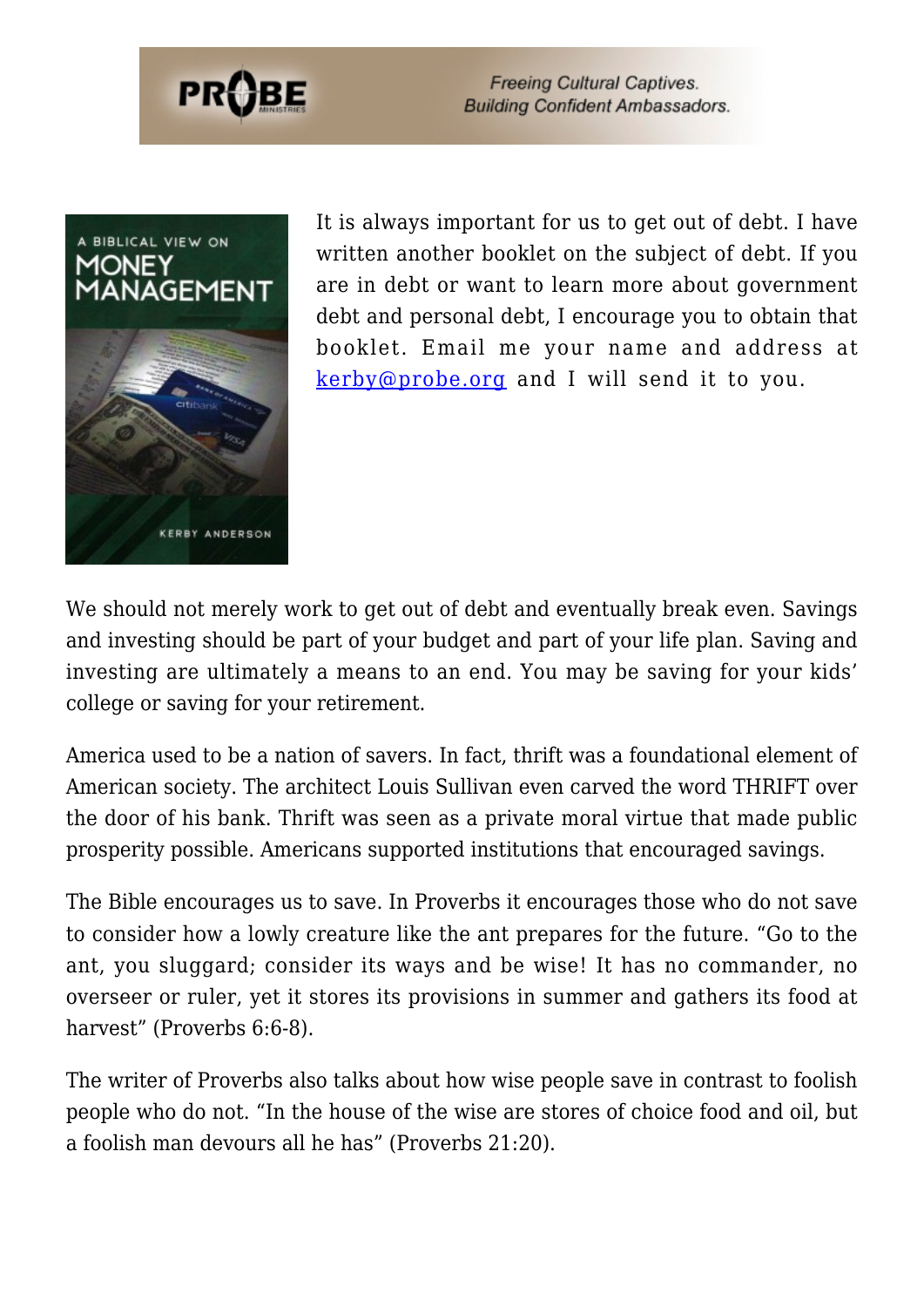

We should always have a budget. Author and speaker, John Maxwell, has a great definition of a budget: "A budget is people telling their money what to do instead of wondering where it went." A budget is a plan for saving and spending.

The book of Proverbs admonishes us to plan. Proverbs 16:3 says, "Commit your works to the LORD And your plans will be established." But as we develop these plans for the future, we also need to be sensitive to the Lord's leading. "The mind of man plans his way, but the Lord directs his steps" (Proverbs 16:9).

The Bible promises that good things will happen when we plan. "Good planning and hard work lead to prosperity" (Proverbs 21:5, NLT). By contrast, the Bible also teaches that your plans will fail if these plans are not within the will of God. Isaiah 30:1 says, "'Destruction is certain for my rebellious children,' says the Lord. 'You make plans that are contrary to my will. You weave a web of plans that are not from my Spirit, thus piling up your sins.'"

If you do not have anything in savings, you need to begin by putting aside a cash reserve for emergencies. Proverbs 22:5 says, "The prudent sees danger and hides himself, but the simple go on and suffer for it." Everyone needs a cash reserve for major emergencies (fire, tornado, earthquake) and even for small emergencies and inconveniences (broken appliance, car repair, flat tire).

Most financial advisors suggest that you have six months' worth of income set aside for an emergency or unexpected expense. You may not have that set aside right now, but today is a good time to start setting aside some money. Make your first goal to set aside one month's worth of income.

This has been a brief overview of money management. I encourage you to read books $\{3\}$  and visit websites that will give you even more direction on how to use your money. The Bible provides insight in giving, savings, and debt. Apply these principles and allow God to bless you.

#### <span id="page-7-0"></span>**Notes**